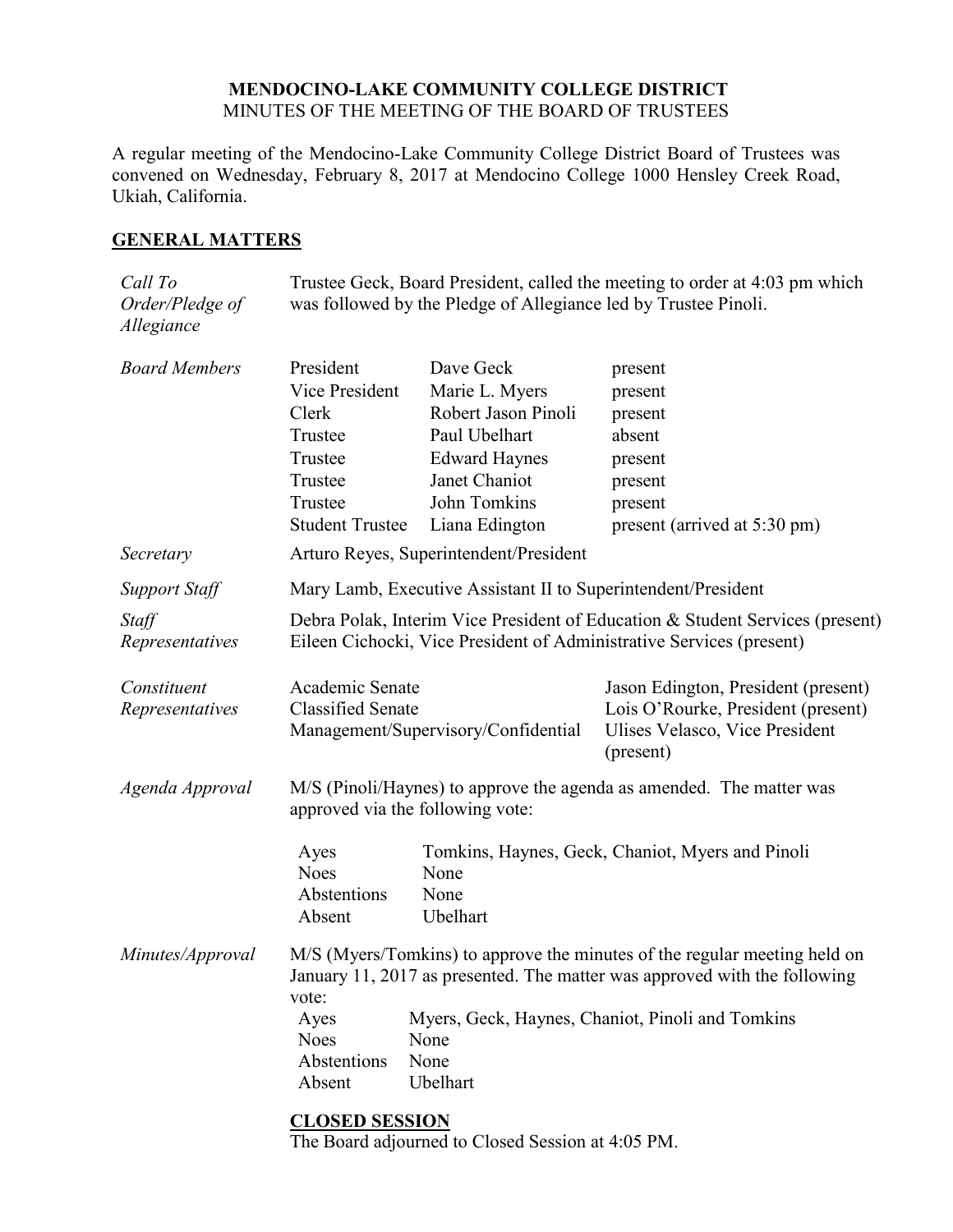### **OPEN SESSION**

*Report of Action Taken in Closed Session* The Board returned to open session at 5:33 PM with Board President Geck reporting the following action taken on the items discussed in closed session: On January 11, 2017, the Mendocino-Lake Community College District Board of Trustees, in closed session, by a unanimous vote determined not to reappoint a probationary faculty member (employee number 9057) at the end of this academic year. The time to file a grievance regarding that decision pursuant to Education Code sections 87610.1 has now passed and the decision is final. *Public Comments* • Anthony Pearce and Joseph Moroney Jr., Vice President of the Associated Students of Mendocino College addressed the board regarding the potential cancellation of the football program. Barry Vogel addressed the board regarding the football program. **PRESIDENT AND ADMINISTRATION REPORT** A written report was presented by Superintendent/President Reyes. The following items were offered in addition: President Reyes responded to several questions regarding the President and Administration informational report. **CONSENT AGENDA** M/S (Tomkins/Pinoli) RESOLVED, That the Mendocino-Lake Community College District Board of Trustees does hereby approve the Consent Agenda as presented. The consent agenda was approved with the following vote: Ayes Tomkins, Haynes, Chaniot, Geck, Myers and Pinoli Noes None Abstentions None Absent Ubelhart Items with an asterisk \* were approved by one motion as the Consent Agenda. **Personnel** *Employment – Short-Term Employees* \*RESOLVED, That the Mendocino-Lake Community College District Board of Trustees does hereby ratify the employment of the short-term employees as submitted and presented at the meeting. *Employment – Part-Time Faculty* \*RESOLVED, That the Mendocino-Lake Community College District Board of Trustees does hereby approve the employment of the part-time faculty for the spring 2017 semester as submitted and presented at the meeting. *Volunteers* \*RESOLVED, That the Mendocino-Lake Community College District Board of

*Employment – Classified* \*RESOLVED, That the Mendocino-Lake Community College District Board of Trustees does hereby employ Jeana Thompson as Administrative Assistant II, Holly Egger as Athletics Support Specialist and Eric LaMaster as Groundskeeper all effective March 1, 2017 as presented.

Trustees does hereby approve the list of volunteers as presented at the meeting.

*Employment –* \*RESOLVED, That the Mendocino-Lake Community College District Board of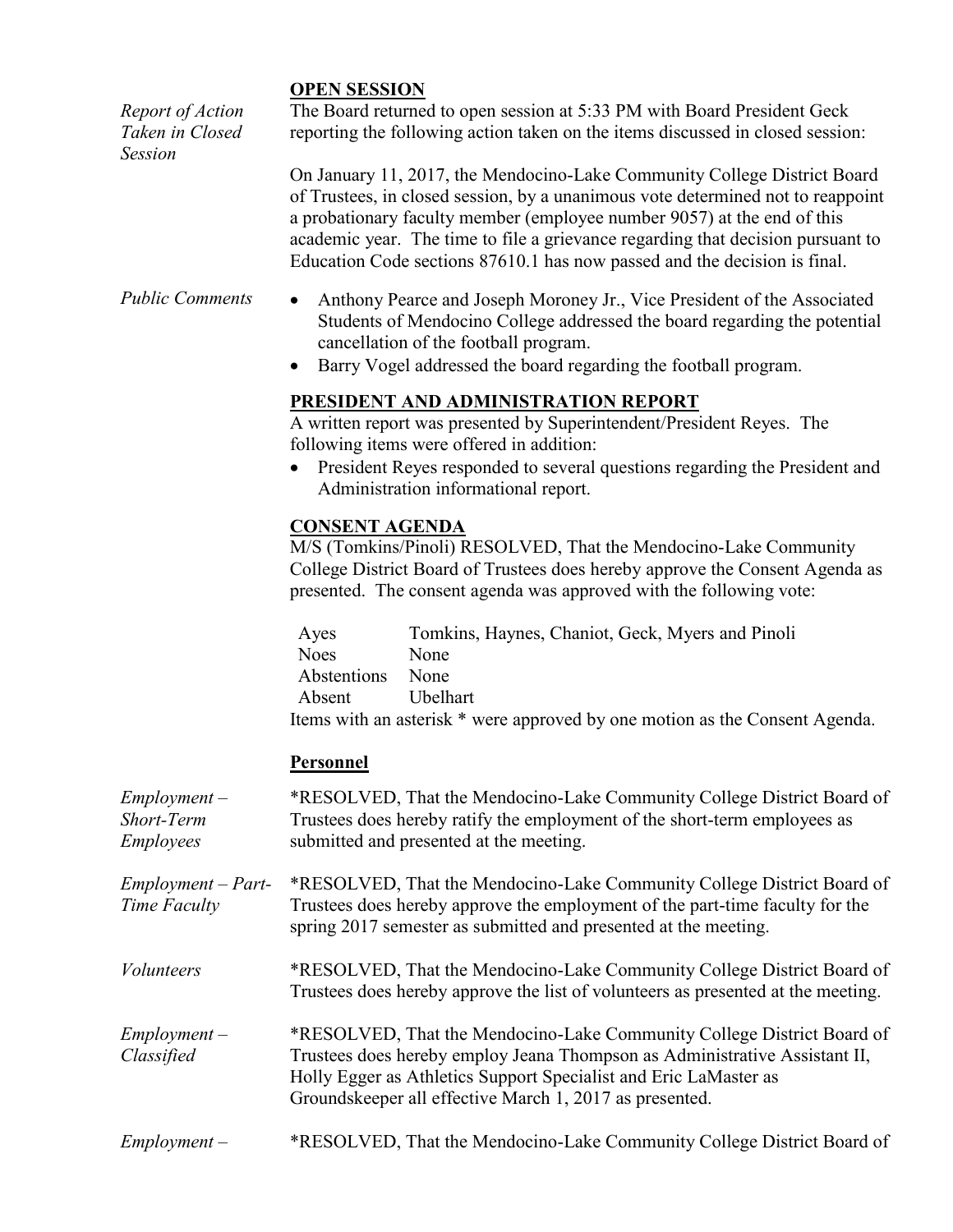| Management/Super<br>visory/Confidential         | Trustees does hereby employ Janet Daugherty as the Interim Learning Center<br>Coordinator effective March 1, 2016.                                                                                                                                                                                                                                                                                                                          |  |  |  |
|-------------------------------------------------|---------------------------------------------------------------------------------------------------------------------------------------------------------------------------------------------------------------------------------------------------------------------------------------------------------------------------------------------------------------------------------------------------------------------------------------------|--|--|--|
| Fiscal Report as of<br>December 31, 2016        | <b>Other Items</b><br>*RESOLVED, That the Mendocino-Lake Community College District Board of<br>Trustees does hereby accept the fiscal report as submitted.                                                                                                                                                                                                                                                                                 |  |  |  |
| Donations                                       | *RESOLVED, That the Mendocino-Lake Community College District Board of<br>Trustees does hereby accept the donations by Jeremy Derickson, Liz Gordon,<br>Matt Hills and Bella Notte Linens as presented.                                                                                                                                                                                                                                     |  |  |  |
| Quarterly Fiscal<br>Status Report $-AB$<br>2910 | *RESOLVED, That the Mendocino-Lake Community College District Board of<br>Trustees does hereby accept the fiscal report as submitted.                                                                                                                                                                                                                                                                                                       |  |  |  |
|                                                 | <b>ACTION ITEMS</b>                                                                                                                                                                                                                                                                                                                                                                                                                         |  |  |  |
| <b>Board Policy</b>                             | After reviewing the information provided, the following action was taken:                                                                                                                                                                                                                                                                                                                                                                   |  |  |  |
| Additions and<br>Revisions - Second<br>Reading  | M/S (Pinoli/Myers) that the Board of Trustees of the Mendocino-Lake<br>Community College District does hereby adopt the additions and/or revisions of<br>Board Policy 5040 and Board Policy 5220 as presented. The motion was<br>approved with the following vote:                                                                                                                                                                          |  |  |  |
|                                                 | Tomkins, Haynes, Geck, Chaniot, Myers and Pinoli<br>Ayes<br><b>Noes</b><br>None<br>Abstentions<br>None<br>Ubelhart<br>Absent                                                                                                                                                                                                                                                                                                                |  |  |  |
| <b>Big Picture</b>                              | A presentation on Current Grant Funding at Mendocino College was made by<br>Joe Atherton, Director of Fiscal Services assisted by Dennis Aseltyne, Dean of<br>Applied Academics and Minerva Flores, Director of Institutional Research,<br><b>Effectiveness and Grants.</b>                                                                                                                                                                 |  |  |  |
|                                                 | <b>INFORMATIONAL ITEMS AND REPORTS</b>                                                                                                                                                                                                                                                                                                                                                                                                      |  |  |  |
| Mendocino College<br>Foundation, Inc.           | A written report was submitted by Katie Fairbairn, Executive Director of the<br>Mendocino College Foundation, Inc. as information.                                                                                                                                                                                                                                                                                                          |  |  |  |
| Constituents Group<br>Reports                   | <b>Classified</b><br>A written report was submitted as information by Classified Senate President<br>Lois O'Rourke.                                                                                                                                                                                                                                                                                                                         |  |  |  |
|                                                 | <u>ASMC</u><br>Student Trustee Liana Edington informed the board about the following:<br>Participated in WOW week activities at the start of the spring semester<br>Offered a free soup lunch for students today and are looking to continue this<br>practice once a month<br>Hoping to move forward to make the campus smoke-free. She was directed<br>to take the proposal through the proper campus participatory governance<br>process. |  |  |  |